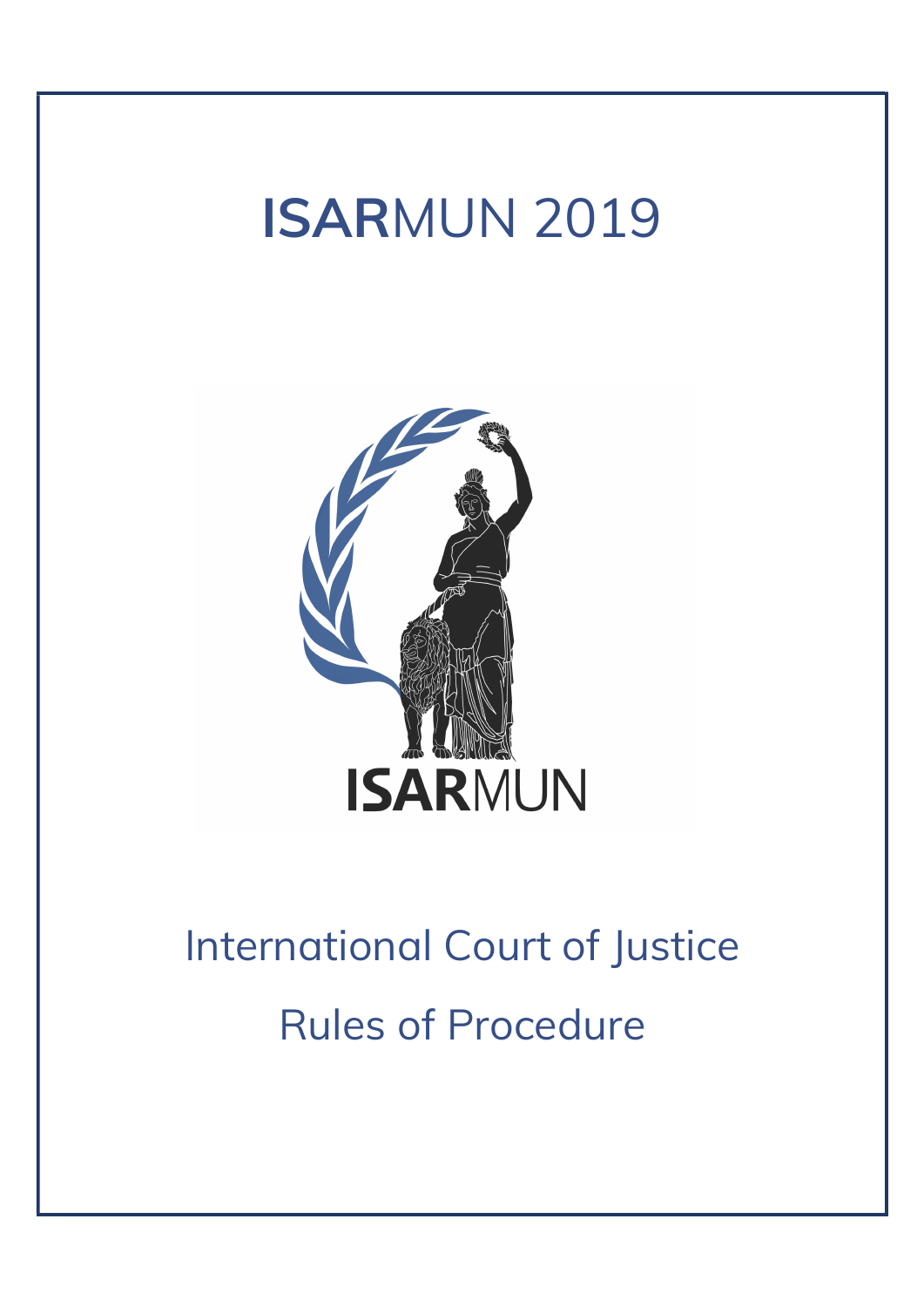### Rules of Procedure for ICJ

#### 1. Introduction

The International Court of Justice (ICJ) is the chief judicial organ of the United Nations. It started operation in 1946 and is located in The Hague, Netherlands. The role of the ICJ is to settle disputes between different countries, in accordance with international law.

The Court consists of: The President of the Court, the Chairs, Judges, two advocates for the applicants and two advocates for the defendants. A maximum of two witnesses may be summoned by each party when it is their turn to testify before the court.

| Member          | Role                                                                                                                                                                                                                                                                                                                                                                                                                                                                                                                                      |
|-----------------|-------------------------------------------------------------------------------------------------------------------------------------------------------------------------------------------------------------------------------------------------------------------------------------------------------------------------------------------------------------------------------------------------------------------------------------------------------------------------------------------------------------------------------------------|
| President/Chair | Moderates the court and the debate. Has the final<br>say if the judges' verdict is a tie.                                                                                                                                                                                                                                                                                                                                                                                                                                                 |
| Advocate        | Defends his/her country's position throughout the<br>case. His/her goal is to convince the court to grant<br>the judgments the party requested, through<br>stipulations, evidence, and witnesses. There are<br>two parties of advocates:<br>1. Applicant Party: The party that approaches the<br>court first, and files the case. They approach the<br>court with a certain mission that they attempt to<br>accomplish.<br>2. Defendant Party: The party that responds to<br>the case raised, defending the position of their<br>country. |
| Judge           | Listens to what is said by both parties throughout<br>the case, while occasionally asking questions to<br>members of the court. Deliberates with other<br>judges over the verdict, and votes on it at the end<br>of the case.                                                                                                                                                                                                                                                                                                             |
| Witness         | Called upon when it's his/her time to testify before<br>the court, answering questions from the<br>applicants, defendants, and the judges.                                                                                                                                                                                                                                                                                                                                                                                                |

#### 2. Roles of Members of the Court

#### 3. Components of the Case

3.1 Stipulations: Stipulations are presumed or predetermined facts for the case. They are facts that are to be set and agreed upon by both parties, and they cannot be disputed throughout the trial once they are set. This may include: definitions of key terms, important historical events, actions taken by the involved parties, or relevant articles of the law.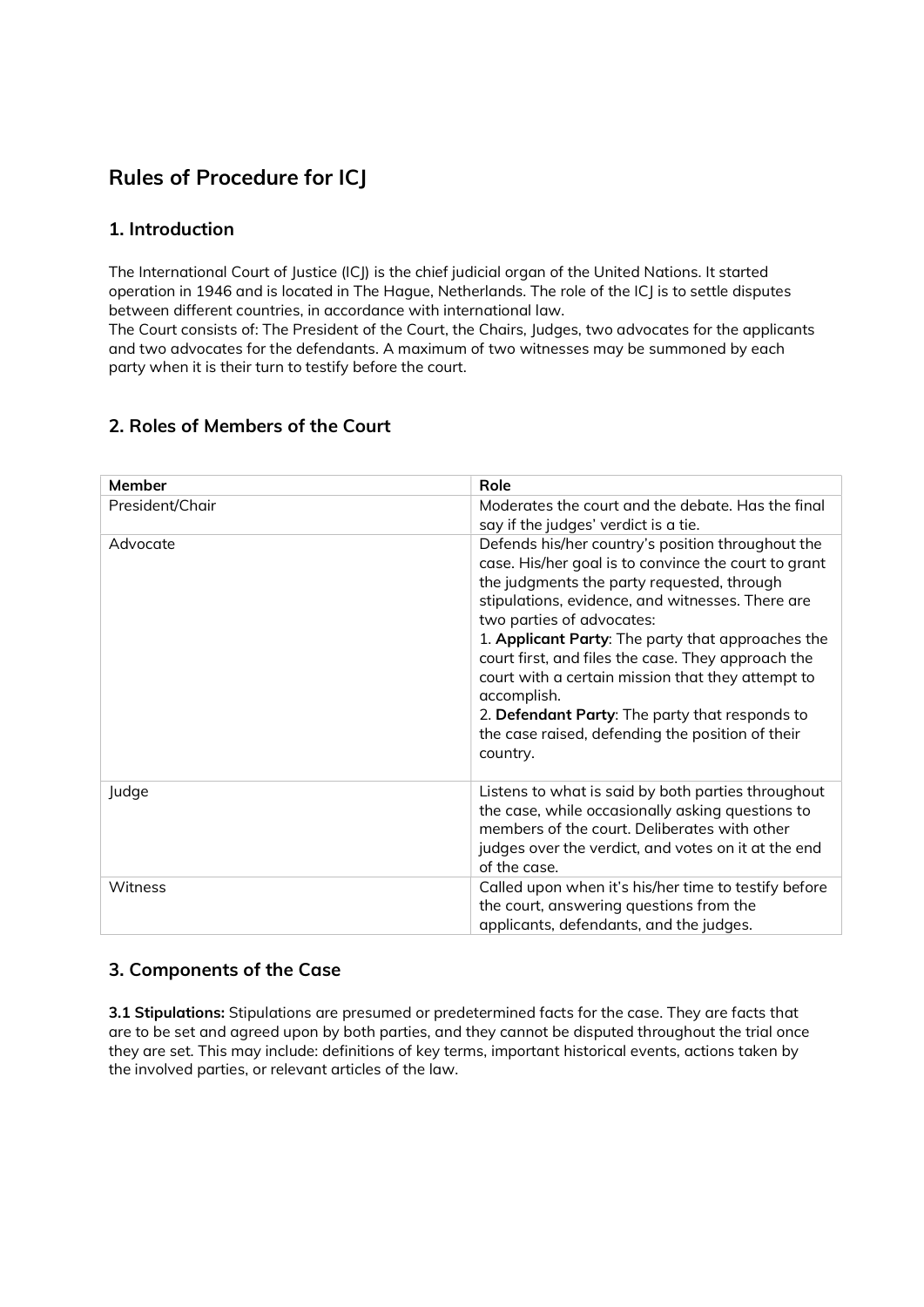A certain period of time before the conference (to be determined by the President), each party must send their stipulations to the forum's President. The President will then share the stipulations of each party with the opposite party, such that all advocates have access to both parties' stipulations.

3.2 Evidence Packet: A packet presented by each party, which contains all their evidence regarding the case. This can include past treaties, conventions, news articles, or any other documents relevant to the case that support the party's argument. In HIAMUN, it is preferred that the evidence packet consist of only relevant excerpts from such documents (i.e. one article of a UN convention rather than an entire convention).

3.3 Witness List: A list containing all of a party's witnesses for the case provided to the President/Chair at the start of the conference. This list should contain the real name of the witness, the name of the witness in the case, the witness's profession, as well as the forum the witness will be in during the conference and their delegation.

#### 4. Court Proceedings

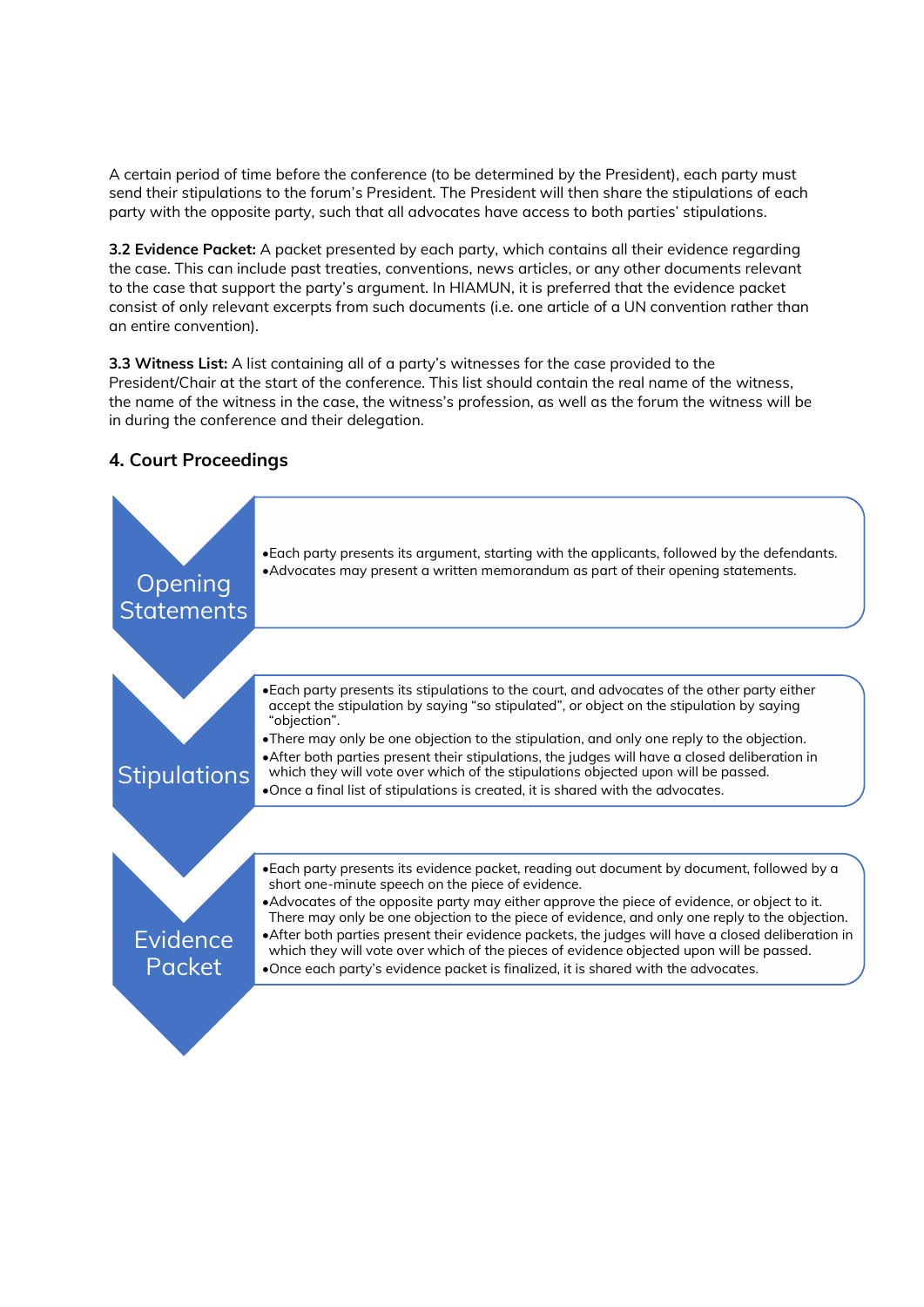

• Each party presents its two witnesses to the court. The advocates proceed by examining their witness. The witness is<br>then cross-examined by the advocates of the opposing party. Following that, the judges may examine the Each party presents its two witnesses to the court. The advocates proceed by examining their witness. The witness is<br>then cross-examined by the advocates of the opposing party. Following that, the judges may examine the wi procedure is repeated for every witness from either side. • Each party presents its two witnesses to the court. The advocates proceed by examining their witness. The witness is then cross-examined by the advocates of the opposing party. Following that, the judges may examine the

. An advocacy may object upon a witness's statement, or a witness question from the opposing advocacy or from a<br>Witness judge. The President of the Court then decides whether this objection is to be sustained or overruled. judge. The President of the Court then decides whether this objection is to be sustained or overruled.

**Rebuttals** 

• Each party presents its two witnesses to the court. The advocates proceed by examining their witness. The witness is<br>then cross-examined by the advocates of the opposing party. Following that, the judges may examine the wish to refute. During rebuttals, advocates will have the opportunity to disprove any claims made by the opposing party<br>in previous proceedings. Advocates should try to make their rebuttals as concise and clear as possible opportunity to get their argument together, keeping in mind that their main goal throughout is to persuade the judges of their argument. • Throughout the case, advocates should be making note of significant points made by the opposing advocacy or from a<br>
• An advocacy may object upon a witness's statement, or a witness question from the opposing advocacy or is ho refute. During rebuttals, advocates will have the opportunity to disprove any claims made by the opposing party<br>in previous procedings. Advocates should try to make their rebuttals as concise and clear as possible,

after which the Defendant will also have ten minutes to make their rebuttals. Afterwards, the Applicant will have the<br>option of taking up to five minutes to respond to the Defendant. If the Applicant takes this opportunity will also be granted five minutes to respond to the Applicant.

**Closing Statements**  • Both teams of advocates will be given ten minutes after rebuttals to prepare their closing statements. The main<br>purpose of the closing statement is for each advocacy to summarize their arguments, drawing from all passed<br> court. During deliberation, members of the court discuss the points and arguments raised by both parties. They also<br>evaluate the credibility of the witnesses, taking a vote as to whether or not a witness's testimony can be evidence. If a witness's testimony is passed, they then proceed to analyze it. purpose of the closing statement is for each advocacy to summarize their arguments, drawing from all passed<br>stipulations, evidence, and witness testimonies. This is their last opportunity to convince the judges before they • In the end, a verdict is defined by the Court, based on the vote taken before.<br>• In the end, a verdictive is destinantly is passed, they then proceed to analyze it<br>• In the end, ach judge amounces his/her decision to th

purpose of the closing statement is for each advocacy to summarize their arguments, drawing from all passed<br>stipulations, evidence, and witness testimonies. This is their last opportunity to convince the judges before they

• In the end, each judge announces his/her decision to the court, in addition to the reason they made that decision.<br>• The decision of the majority of the judges becomes the verdict. If the decisions of the judges are spli **Deliberations** 

**Verdict**